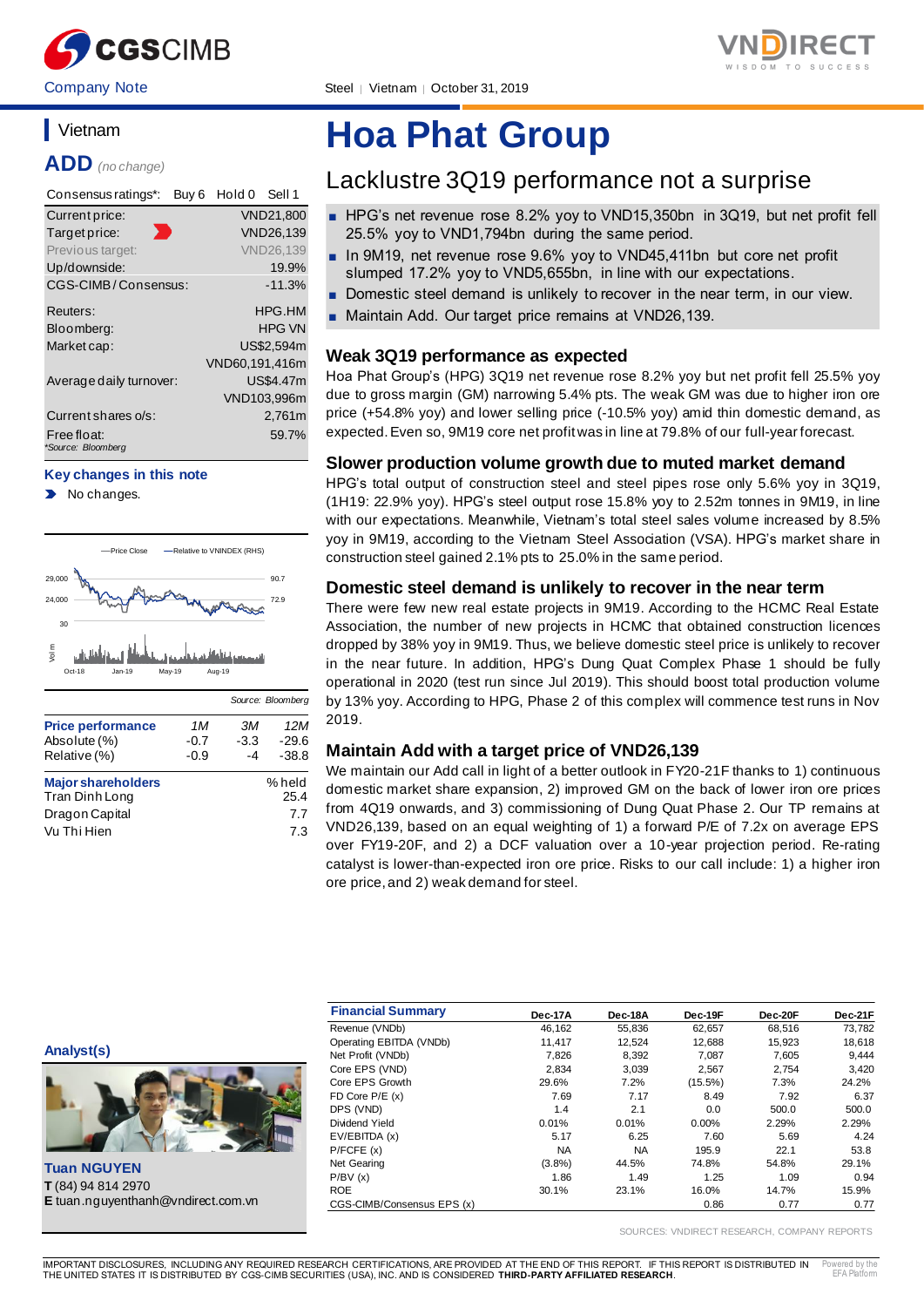



## Lacklustre 3Q19 performance not a surprise

| <b>Figure 1: Results comparison</b> |         |         |              |           |           |              |                  |                                                                                                                                                                   |
|-------------------------------------|---------|---------|--------------|-----------|-----------|--------------|------------------|-------------------------------------------------------------------------------------------------------------------------------------------------------------------|
|                                     |         |         |              |           |           |              | vs full year     |                                                                                                                                                                   |
|                                     | 3Q19    | 3Q18    | $%$ yoy      | 9M19      | 9M18      | $%$ yoy      | forecast Comment |                                                                                                                                                                   |
| <b>Total revenue</b>                | 15,350  | 14.188  | 8.2%         | 45.411    | 41.450    | 9.6%         |                  | 72.5% In line with our expectation                                                                                                                                |
| Steel                               | 12.291  | 11.889  | 3.4%         | 35.890    | 34.500    | 4.0%         | 69.7%            |                                                                                                                                                                   |
| Industrial production               | 725     | 822     | $-11.8%$     | 2.532     | 2.397     | 5.6%         | 60.3%            |                                                                                                                                                                   |
|                                     |         |         |              |           |           |              |                  | We think the African swine flu (ASF) cutting domestic<br>pork output by 9% yoy has triggered demand for<br>alternative products (imported chicken, beef) and pork |
| Agriculture                         | 1.816   | 1,174   | 54.7%        | 5.378     | 3.185     | 68.9%        |                  | 100.1% price to rise.                                                                                                                                             |
| <b>Real estates</b>                 | 254     | 303     | $-16.2%$     | 1.347     | 1.368     | $-1.6%$      | 82.9%            |                                                                                                                                                                   |
| Gross profit                        | 2,702   | 3,263   | $-17.2%$     | 8,350     | 9.110     | $-8.3%$      | 75.2%            |                                                                                                                                                                   |
| Gross profitm argin                 | 17.6%   | 23.0%   | $-5.4\%$ pts | 18.4%     | 22.0%     | $-3.6\%$ pts |                  | Higher than our expectation as the surge in iron ore<br>0.7% pts price was not as bad as feared.                                                                  |
| SG&A expense                        | 377     | 240     | 56.9%        | 1.067     | 719       | 48.2%        | 74.2%            |                                                                                                                                                                   |
| <b>EBITDA</b>                       | 2.963   | 3.608   | $-17.9%$     | 9.118     | 10.097    | $-9.7%$      | 70.9%            |                                                                                                                                                                   |
|                                     |         |         |              |           |           |              |                  | Lower than our forecast as more interest expenses<br>were capitalised on fixed assets due to a longer-than-                                                       |
| Interest expense                    | 266     | 142     | 87.7%        | 689       | 395       | 74.4%        |                  | 57.7% expected factory tes trun.                                                                                                                                  |
| Pretax profit                       | 2.161   | 2.848   | $-24.1%$     | 6.812     | 8.034     | $-15.2%$     | 79.3%            |                                                                                                                                                                   |
| Net profit                          | 1.794   | 2.408   | $-25.5%$     | 5655      | 6.834     | $-17.2%$     |                  | 79.8% In line with our expectation                                                                                                                                |
| Net margin                          | 11.7%   | 17.0%   | $-5.3%$ pts  | 12.5%     | 16.5%     | $-4.0\%$ pts | 1.1% pts         |                                                                                                                                                                   |
| <b>EBITDA</b> margin                | 19.3%   | 25.4%   | $-6.1\%$ pts | 20.1%     | 24.4%     | $-4.3\%$ pts | $-0.5\%$ pts     |                                                                                                                                                                   |
| SG&A as % of revenue                | 2.5%    | 1.7%    | $0.8\%$ pts  | 2.3%      | 1.7%      | $0.6\%$ pts  | $0.1\%$ pts      |                                                                                                                                                                   |
|                                     |         |         |              |           |           |              |                  |                                                                                                                                                                   |
| Sale volume (ton)                   | 808,229 | 765,708 | 5.6%         | 2,516,935 | 2,174,387 | 15.8%        | 70.7%            |                                                                                                                                                                   |
| Construction steel (ton)            | 621.229 | 599.608 | 3.6%         | 1.966.835 | 1,694,087 | 16.1%        | 69.2%            |                                                                                                                                                                   |
| Steel pipe (ton)                    | 187,000 | 166.100 | 12.6%        | 550.100   | 480.300   | 14.5%        | 76.5%            |                                                                                                                                                                   |
| ASP (WD/kg)                         | 11,950  | 13,350  | $-10.5%$     | 12,364    | 13,417    | $-7.8%$      | $0.0\%$ pts      |                                                                                                                                                                   |
|                                     |         |         |              |           |           |              |                  | SOURCES: VNDIRECT RESEARCH, COMPANY REPORTS                                                                                                                       |

#### **HPG' s market share expanded despite slowing demand**

Sales volume of construction steel rose 16.1% yoy to 1.97m tonnes in 9M19, beating the industry's 8.8% rise. Sales volume of steel pipes rose 14.5% yoy to 0.55m tonnes in 9M19 vs. the industry's 1.4% increase. We think that this was due to HPG's leading position in the industry.

As a result, HPG's market share in construction steel expanded from 22.9% in 9M18? to 25.0% in 9M19. Similarly, its steel pipe market share rose from 27.0% in 9M18 to 30.7% in 9M19, according to HPG.

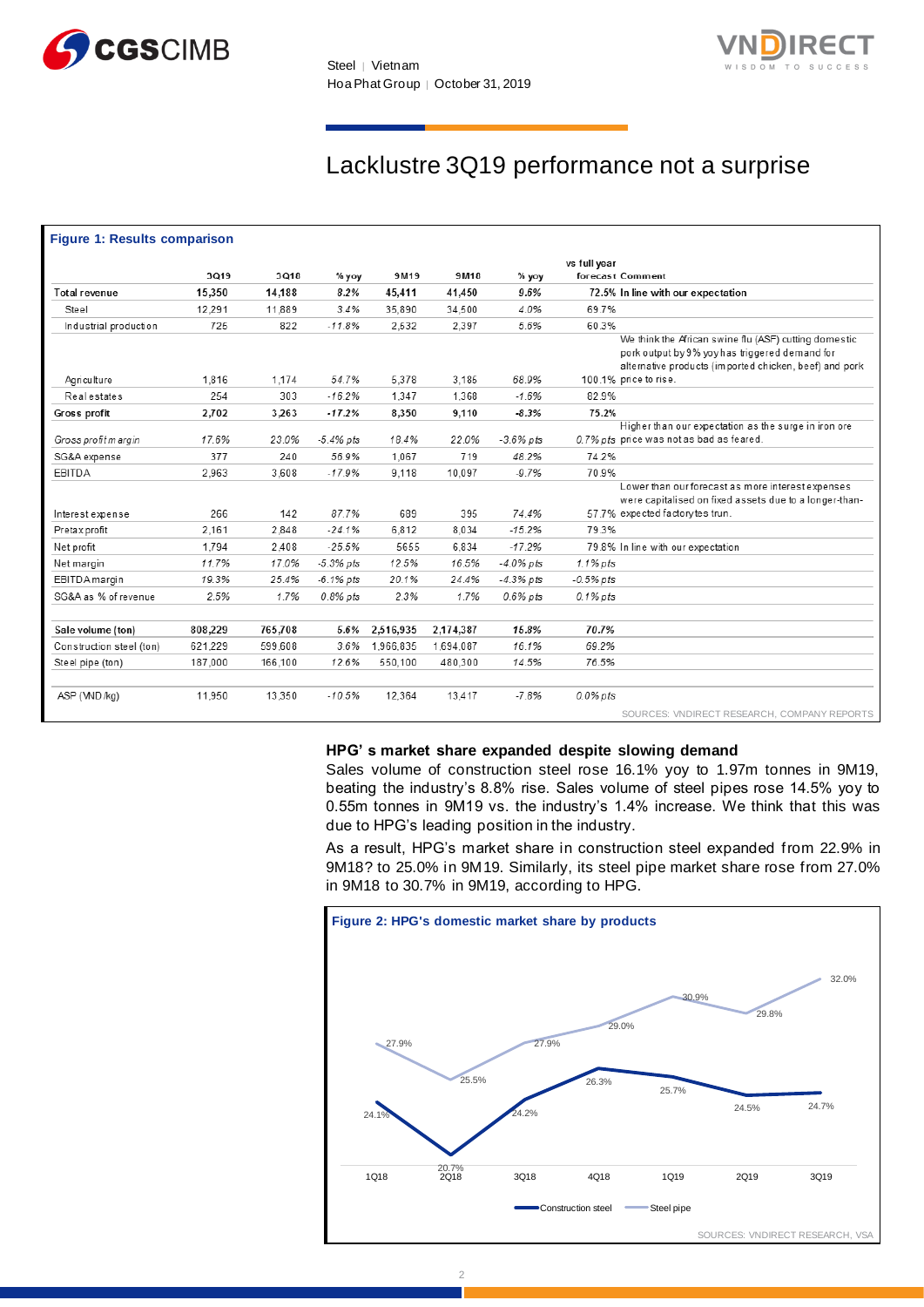



#### **Agriculture business took the spotlight**

HPG's agriculture segment was the top performer within the group as revenue and net profit jumped 68.9% yoy/22.4% yoy to VND3,185bn/VND84.0bn in 9M19. HPG said this was due to the positive performance of its imported Australian beef distribution and its own herd. We think the African swine flu (ASF) reduced domestic pork output by 9% yoy in 9M19 has triggered demand for alternative products (imported chicken, imported beef) and led to higher pork prices.

## **Neutral outlook for 4Q19**

#### **Domestic steel demand is unlikely to recover in near term**

There were few new real estate projects in 9M19 in major cities. According to the HCMC Real Estate Association, the number of new projects in HCMC that obtain construction licences dropped by 38% yoy in 9M19. Thus, we believe domestic steel price is unlikely to recover in the near future. In addition, HPG's Dung Quat Complex Phase 1 is coming onstream in 2020 (test-run since Jul 2019). This should boost total production volume by 13% yoy. According to HPG, Phase 2 of this complex will commence test-runs in Nov 2019.`

#### **However, lower iron ore price could help offset weak steel selling price**

As at end-Oct 2019, iron ore price (62% Fe) fell 28.2% to US\$89/Mt from 2Q19's peak of US\$124/Mt after the world's largest iron ore producer Vale (Vale3 BZ, Not rated) resumed full production at Vargem Grandle mining complex in 3Q19.

Vale said its iron ore production increased by 35% qoq to 86.7m tonnes in 3Q19. Its Brucutu mine (a part of its Vargem Grandle complex) was shut following the Brumadinho dam burst in Brazil in Jan 19.

The average iron ore price was US\$91/Mt as Oct 19, which was 11.5% lower than the average iron ore price in 3Q19. If iron ore prices continue to decline, this should support the sector's gross margin as iron ore contributes 30-35% HPG's steel COGS.

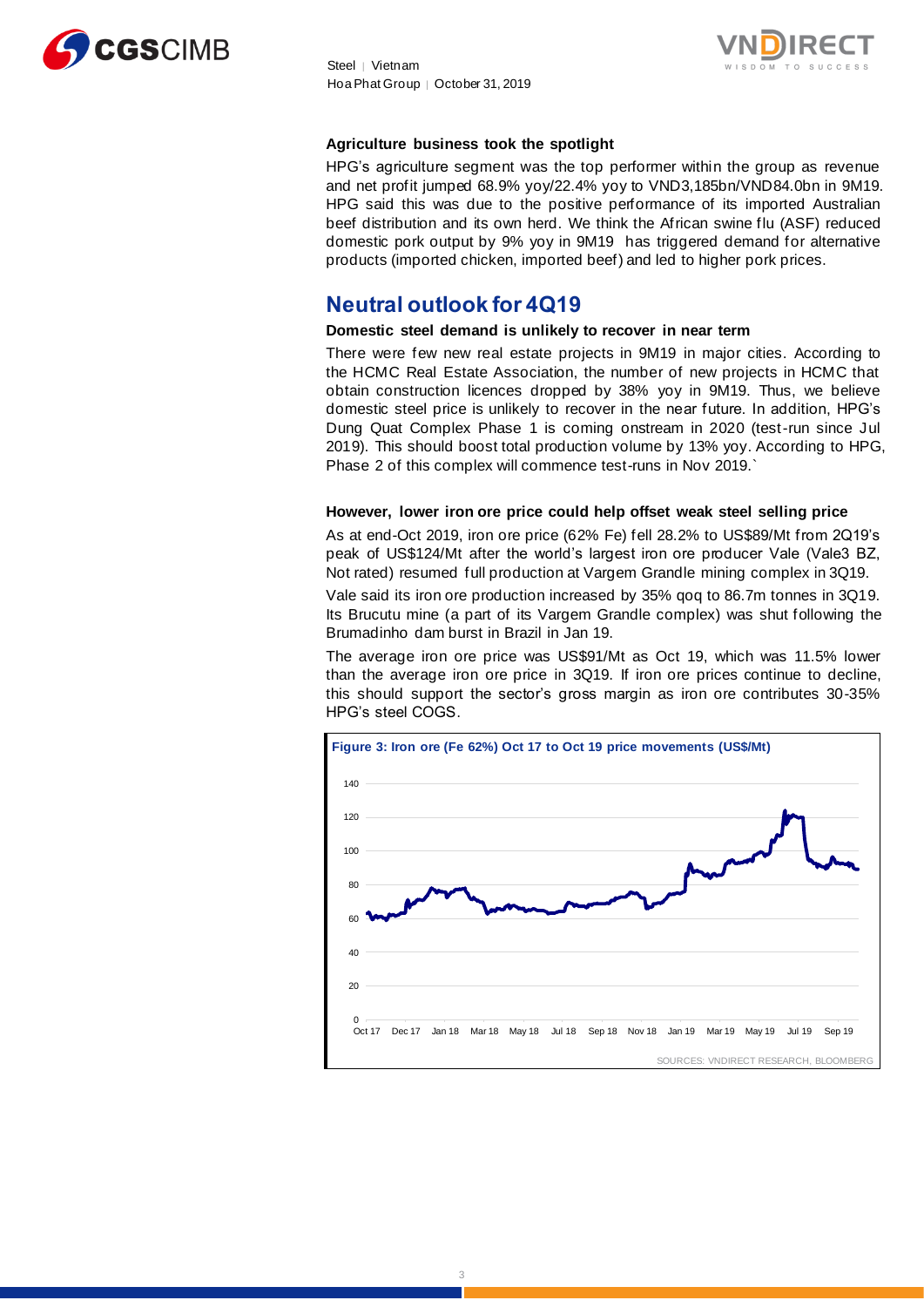



## **Valuation**

#### **Maintain Add with a target price of VND26,139**

We maintain our Add call in light of a better outlook in FY20-21F thanks to 1) continuous domestic market share expansion, 2) improved GM on the back of lower iron ore prices from 4Q19 onwards, and 3) commissioning of Dung Quat Phase 2. Our TP remains at VND26,139, based on an equal weighting of 1) a forward P/E of 7.2x on average EPS over FY19-20F, and 2) a DCF valuation over a 10-year projection period. Re-rating catalyst is lower-than-expected iron ore price. Risks to our call include: 1) a higher iron ore price, and 2) weak demand for steel.

| Figure 4: DCF model - key assumptions & input, based on our estimates |                            |
|-----------------------------------------------------------------------|----------------------------|
| (WACC:13.0%)                                                          |                            |
| <b>General assumptions</b>                                            |                            |
| Risk free rate (10-year VGB yield)                                    | 4.4%                       |
| Equity risk premium                                                   | 8.6%                       |
| Beta (source: BB, 1-y adj. beta)                                      | 1.1                        |
| Cost of equity                                                        | 13.5%                      |
| Long-term growth rate                                                 | 2.0%                       |
|                                                                       |                            |
| (in VND bn, otherwise noted)                                          |                            |
| PV of DCF (10 years)                                                  | 70,593                     |
| PV of Terminal value                                                  | 56,876                     |
| Enteprise value                                                       | 127,469                    |
| Less: Total Debt                                                      | 39,770                     |
| Plus: Cash and Cash equiv.                                            | 3,568                      |
| Less: Minority Interest                                               | 154                        |
| Implied EV                                                            | 91,112                     |
| No. of o/s shares (mn shares)                                         | 2.761                      |
| Implied value per share (VND)                                         | 32.999                     |
|                                                                       | SOURCES: VNDIRECT RESEARCH |

| Figure 5: P/E method, key assumptions, based on our estimates |       |       |                            | Figure 6: Blended target price, based on our estimates |                   |            |                            |
|---------------------------------------------------------------|-------|-------|----------------------------|--------------------------------------------------------|-------------------|------------|----------------------------|
|                                                               | FY19F | FY20F | Avg. CY19-20F              | Method                                                 | Implied value per | Weight (%) | <b>Weighted price</b>      |
| <b>EPS</b>                                                    | 2.567 | 2.754 | 2,661                      |                                                        | share (VND)       |            | (VND)                      |
| Industry average multiple                                     |       |       | 5.8                        | <b>DCF</b>                                             | 32.999            | 50%        | 16.499                     |
| Premium                                                       |       |       | 24.5%                      | P/E                                                    | 19.278            | 50%        | 9,639                      |
| Target multiple                                               |       |       | 7.2                        |                                                        |                   |            |                            |
| Implied value per share (VND)                                 |       |       | 19.232                     | Target price (VND)                                     |                   |            | 26,139                     |
|                                                               |       |       | SOURCES: VNDIRECT RESEARCH |                                                        |                   |            | SOURCES: VNDIRECT RESEARCH |

#### **Figure 7: Peer comparison**

| Com pany                        | Ticker        | Recom. | Price  | ΤP     | Mkt cap | P/E(x) |             | 3-year EPS                                                    | P/BV(x) |       | EV/EBITDA (x)                                                     |        | <b>ROE</b> (%) |       |
|---------------------------------|---------------|--------|--------|--------|---------|--------|-------------|---------------------------------------------------------------|---------|-------|-------------------------------------------------------------------|--------|----------------|-------|
|                                 |               |        | LC\$   | LC\$   | US\$ m  |        | CY19F CY20F | CAGR (%)                                                      | CY19F   | CY20F | CY19F                                                             | CY 20F | CY19F          | CY20F |
| Regional listed steel producers |               |        |        |        |         |        |             |                                                               |         |       |                                                                   |        |                |       |
| Sansteel Minguang Co Ltd -A     | 002110 CH     | na     | 8.81   | 11.2   | 3.046   | 3.9    | 3.8         | na                                                            | 0.9     | 0.8   | 2.7                                                               | 2.6    | 20.0           | 18.7  |
| Xinxing Ductile Iron Pipes-A    | 000778 CH     | na     | 4.09   | na     | 2.302   | 7.9    | 7.5         | 76.7                                                          | 0.7     | 0.7   | 5.5                                                               | 5.2    | 7.7            | 7.8   |
| Xinyu Iron & Steel Co Ltd-A     | 600782 CH     | na     | 4.88   | 6.3    | 2.195   | 4.1    | 4.0         | 437.3                                                         | 0.7     | 0.6   | 3.3                                                               | 2.9    | 15.8           | 14.4  |
| Nanjing Iron & Steel Co-A       | 600282 CH     | na     | 3.43   | na     | 2.142   | 4.2    | 4.2         | na                                                            | 0.8     | 0.7   | 4.0                                                               | 3.9    | 18.9           | 17.0  |
| Liuzhou Iron & Steel Co-A       | 601003 CH     | na     | 5.69   | 5.9    | 2.057   | 5.5    | 5.2         | na                                                            | 1.1     | 1.0   | 14.0                                                              | 63.8   | 20.9           | 19.9  |
| Hangzhou Iron & Steel Co-A      | 600126 CH     | na     | 4.27   | 5.2    | 2.034   | 11.7   | 9.6         | na                                                            | na      | na    | 14.8                                                              | 14.4   | 6.4            | 7.1   |
| Steel Authority Of India        | SAIL IN       | Reduce | 33.8   | 58.0   | 1.957   | 10.7   | 5.3         | na                                                            | 0.4     | 0.4   | 7.6                                                               | 5.5    | 5.7            | 10.9  |
| SGIS Songshan Co Ltd-A          | 000717 CH     | na     | 4.09   | na     | 1,396   | 4.0    | 3.5         | na                                                            | 1.0     | 0.8   | 3.0                                                               | 2.8    | 24.2           | 20.3  |
| Average                         |               |        |        |        | 2.141   | 6.2    | 5.4         |                                                               | 0.8     | 0.7   | 6.9                                                               | 13.7   | 14.8           | 13.9  |
| Median                          |               |        |        |        | 2,099   | 4.9    | 4.7         |                                                               | 0.8     | 0.7   | 3.9                                                               | 3.9    | 17.5           | 15.7  |
| Hoa Phat Group                  | <b>HPG VN</b> | Add    | 21,800 | 26.139 | 2,594   | 8.5    | 7.9         | 35.8                                                          | 1.2     | 1.1   | 7.6                                                               | 5.7    | 18.9           | 17.4  |
|                                 |               |        |        |        |         |        |             | SOURCES: VNDIRECT RESEARCH, BLOOMBERG, DATA AS OF 31 OCT 2019 |         |       | Note: Not Rated forecasts based on Bloomberg consensus estimates, |        |                |       |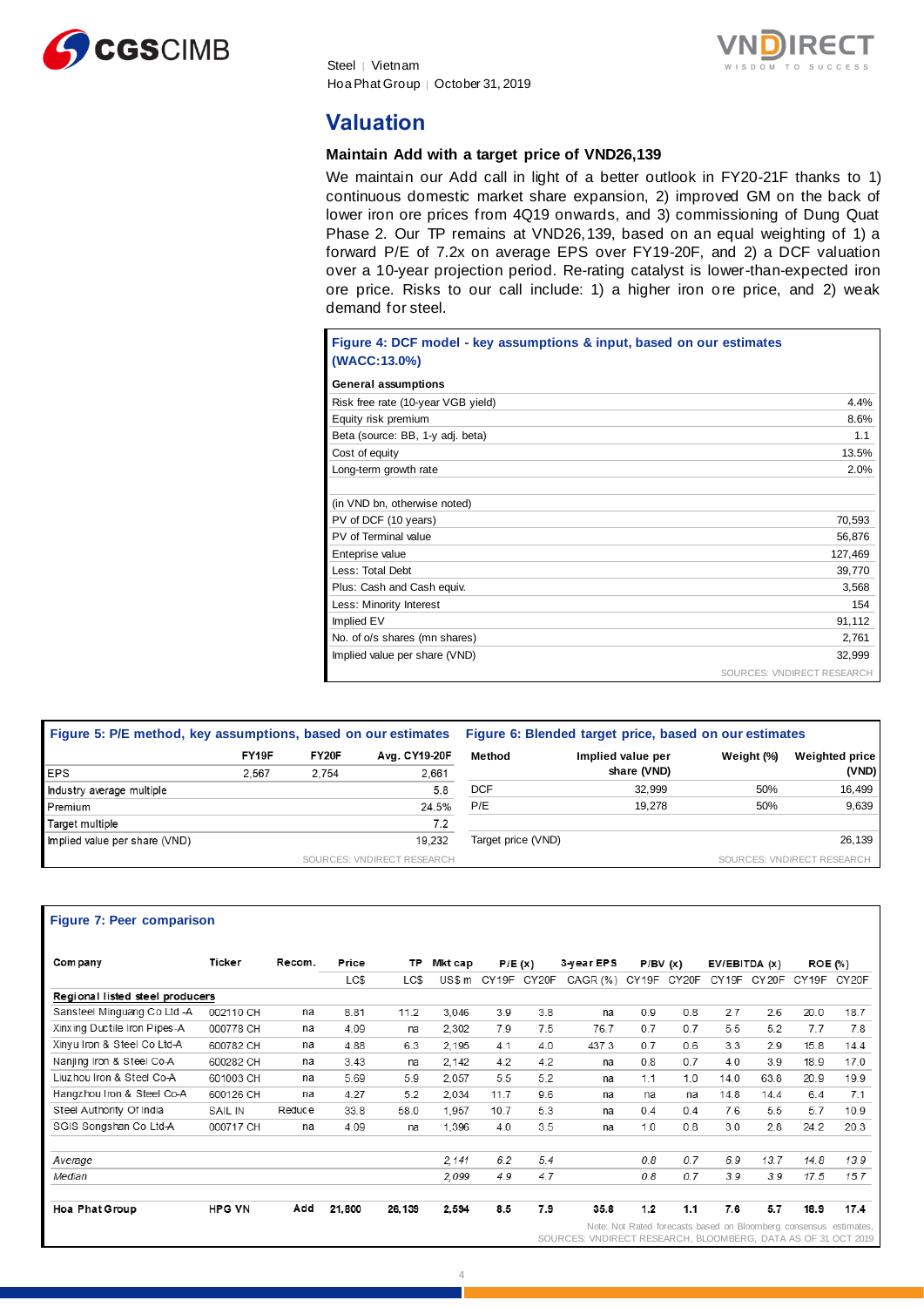



## **BY THE NUMBERS**



#### **Profit & Loss**

| (VNDb)                                    | Dec-17A  | Dec-18A  | Dec-19F  | Dec-20F  | Dec-21F  |
|-------------------------------------------|----------|----------|----------|----------|----------|
| <b>Total Net Revenues</b>                 | 46,162   | 55,836   | 62,657   | 68,516   | 73,782   |
| <b>Gross Profit</b>                       | 10,626   | 11.671   | 11,097   | 12.498   | 14,589   |
| <b>Operating EBITDA</b>                   | 11,417   | 12,524   | 12.688   | 15.923   | 18,618   |
| Depreciation And Amortisation             | $-1,871$ | $-2,206$ | $-3,206$ | $-5,194$ | $-5,965$ |
| <b>Operating EBIT</b>                     | 9,546    | 10,318   | 9,482    | 10,729   | 12,653   |
| Financial Income/(Expense)                | $-293$   | $-245$   | $-965$   | $-1,498$ | $-1,217$ |
| Pretax Income/(Loss) from Assoc.          | $-0$     | $\Omega$ | $\Omega$ | $\Omega$ | $\Omega$ |
| Non-Operating Income/(Expense)            | 36       | -1       | 68       | $-21$    | -8       |
| Profit Before Tax (pre-El)                | 9,288    | 10,071   | 8,585    | 9,209    | 11,428   |
| <b>Exceptional Items</b>                  |          |          |          |          |          |
| <b>Pre-tax Profit</b>                     | 9,288    | 10,071   | 8,585    | 9,209    | 11,428   |
| Taxation                                  | $-1,274$ | $-1,471$ | $-1,288$ | $-1,381$ | $-1,714$ |
| Exceptional Income - post-tax             |          |          |          |          |          |
| <b>Profit After Tax</b>                   | 8,015    | 8,601    | 7,297    | 7,828    | 9,714    |
| Minority Interests                        | -8       | $-28$    | $-28$    | $-28$    | $-28$    |
| <b>Preferred Dividends</b>                |          |          |          |          |          |
| FX Gain/(Loss) - post tax                 |          |          |          |          |          |
| Other Adjustments - post-tax              | $-181$   | $-181$   | $-182$   | $-196$   | $-243$   |
| <b>Net Profit</b>                         | 7,826    | 8,392    | 7,087    | 7,605    | 9,444    |
| <b>Recurring Net Profit</b>               | 7,826    | 8,392    | 7,087    | 7,605    | 9,444    |
| <b>Fully Diluted Recurring Net Profit</b> | 7,826    | 8,392    | 7,087    | 7,605    | 9,444    |

#### **Cash Flow**

| (VNDb)                           | Dec-17A   | Dec-18A   | Dec-19F     | Dec-20F  | Dec-21F   |
|----------------------------------|-----------|-----------|-------------|----------|-----------|
| <b>EBITDA</b>                    | 11,417    | 12,524    | 12,688      | 15,923   | 18,618    |
| Cash Flow from Invt. & Assoc.    | $-0$      | 0         | $\Omega$    | 0        | $\Omega$  |
| Change In Working Capital        | $-3.149$  | $-2.766$  | $-4,376$    | $-4.606$ | $-2,136$  |
| (Incr)/Decr in Total Provisions  | $-11$     | $-73$     | 0           | 0        | $\Omega$  |
| Other Non-Cash (Income)/Expense  | $\Omega$  | 0         | 0           | 0        | $\Omega$  |
| <b>Other Operating Cashflow</b>  | 4         | -86       | -8          | $-134$   | $-128$    |
| Net Interest (Paid)/Received     | $-480$    | $-540$    | $-1,194$    | $-1.715$ | $-1,444$  |
| Tax Paid                         | $-1,724$  | $-1.416$  | $-1.288$    | $-1.381$ | $-1,714$  |
| <b>Cashflow From Operations</b>  | 6,058     | 7,642     | 5.822       | 8.086    | 13,196    |
| Capex                            | $-8,875$  | $-27,594$ | $-13,443$   | $-2,188$ | -800      |
| Disposals Of FAs/subsidiaries    | 7         | 65        | $\Omega$    | 0        | $\Omega$  |
| Acq. Of Subsidiaries/investments | $-9,182$  | 6,148     | 2,980       | 0        | $\Omega$  |
| Other Investing Cashflow         | 124       | 849       | $\Omega$    | 0        | $\Omega$  |
| <b>Cash Flow From Investing</b>  | $-17,926$ | $-20,533$ | $-10,463$   | $-2,188$ | -800      |
| Debt Raised/(repaid)             | 6,520     | 11,137    | 4,948       | $-3,173$ | $-11,277$ |
| Proceeds From Issue Of Shares    | 5,057     | 11        | $\mathbf 0$ | 0        | $\Omega$  |
| Shares Repurchased               |           |           |             |          |           |
| Dividends Paid                   | $-4$      | -6        | $\mathbf 0$ | $-1,381$ | $-1,381$  |
| <b>Preferred Dividends</b>       |           |           |             |          |           |
| <b>Other Financing Cashflow</b>  |           |           |             |          |           |
| <b>Cash Flow From Financing</b>  | 11,574    | 11.143    | 4.948       | $-4.553$ | $-12,658$ |
| <b>Total Cash Generated</b>      | $-294$    | $-1.748$  | 307         | 1.345    | $-262$    |
| <b>Free Cashflow To Equity</b>   | $-5,347$  | $-1,754$  | 307         | 2.725    | 1,119     |
| <b>Free Cashflow To Firm</b>     | $-11,388$ | $-12,351$ | $-3,447$    | 7,613    | 13,840    |

SOURCES: VNDIRECT RESEARCH, COMPANY REPORTS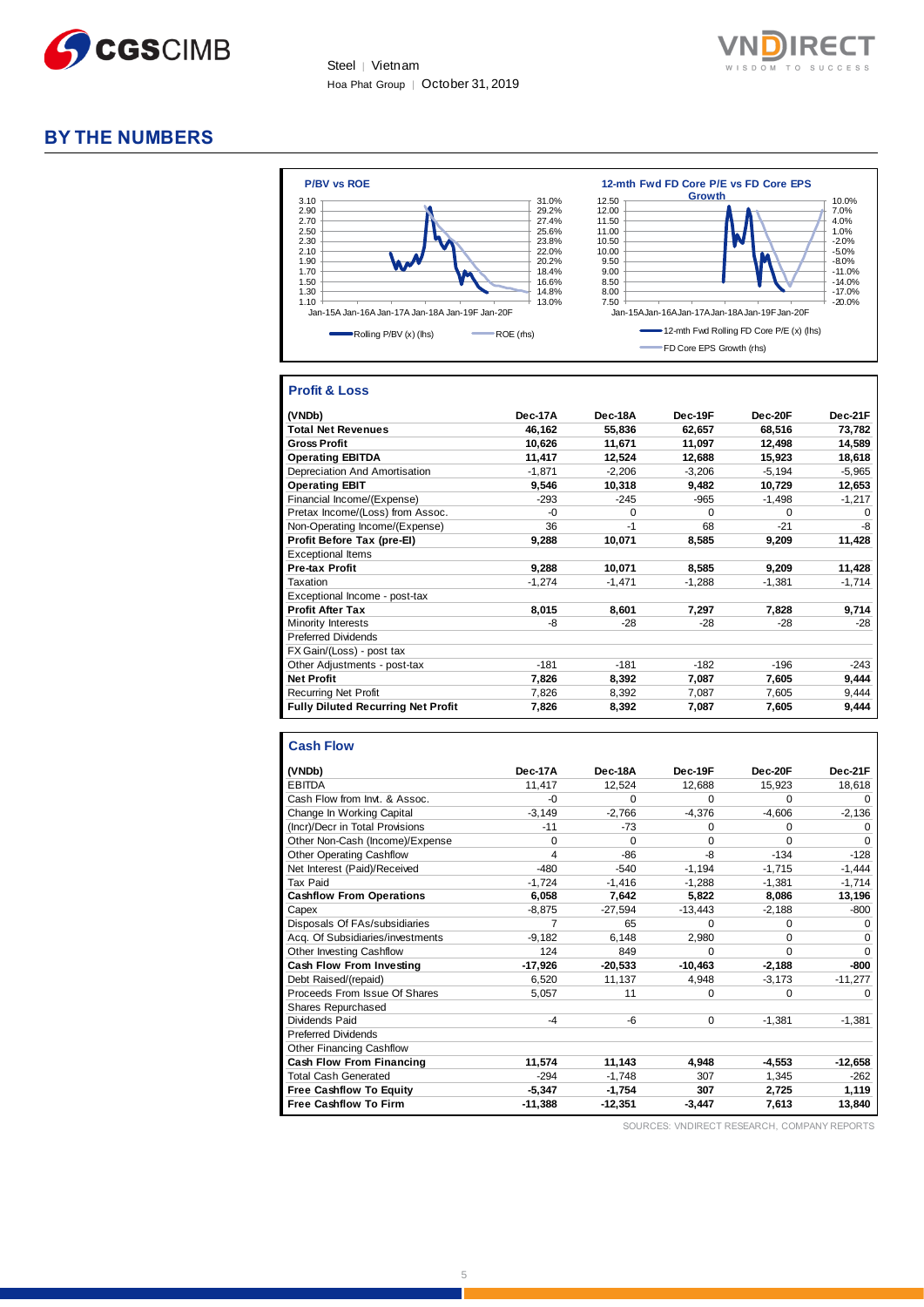



## **BY THE NUMBERS… cont'd**

| (VNDb)                                     | Dec-17A  | Dec-18A  | Dec-19F  | Dec-20F  | Dec-21F  |
|--------------------------------------------|----------|----------|----------|----------|----------|
| <b>Total Cash And Equivalents</b>          | 14.201   | 6.240    | 3.568    | 4.913    | 4.651    |
| <b>Total Debtors</b>                       | 6.555    | 3.210    | 3.433    | 5.808    | 7.075    |
| Inventories                                | 11,749   | 14,115   | 16,245   | 18.024   | 19,574   |
| <b>Total Other Current Assets</b>          | 562      | 1.743    | 1.956    | 2.139    | 2,303    |
| <b>Total Current Assets</b>                | 33.068   | 25,309   | 25,202   | 30.884   | 33,604   |
| <b>Fixed Assets</b>                        | 18.672   | 50,852   | 70,990   | 68,595   | 63,129   |
| <b>Total Investments</b>                   | 17       | 67       | 67       | 67       | 67       |
| <b>Intangible Assets</b>                   | 186      | 217      | 206      | 195      | 183      |
| <b>Total Other Non-Current Assets</b>      | 1.079    | 1.778    | 1.995    | 2.182    | 2,350    |
| <b>Total Non-current Assets</b>            | 19,954   | 52,914   | 73,258   | 71,038   | 65,728   |
| Short-term Debt                            | 11,329   | 11,495   | 20.705   | 18.643   | 10,227   |
| Current Portion of Long-Term Debt          |          |          |          |          |          |
| <b>Total Creditors</b>                     | 4.226    | 8.707    | 6,906    | 7.727    | 8,081    |
| <b>Other Current Liabilities</b>           | 2,965    | 2,435    | 2.732    | 2.987    | 3,217    |
| <b>Total Current Liabilities</b>           | 18,520   | 22,636   | 30,343   | 29,357   | 21,525   |
| Total Long-term Debt                       | 1.651    | 12.811   | 19.065   | 16.574   | 13,041   |
| Hybrid Debt - Debt Component               |          |          |          |          |          |
| <b>Total Other Non-Current Liabilities</b> | 453      | 2.153    | 627      | 685      | 738      |
| <b>Total Non-current Liabilities</b>       | 2,105    | 14,964   | 19,692   | 17,259   | 13,779   |
| <b>Total Provisions</b>                    | $\Omega$ | $\Omega$ | $\Omega$ | $\Omega$ | $\Omega$ |
| <b>Total Liabilities</b>                   | 20.625   | 37.600   | 50.035   | 46.616   | 35,304   |
| Shareholders' Equity                       | 32.287   | 40.496   | 48.270   | 55.123   | 63,819   |
| Minority Interests                         | 111      | 127      | 154      | 182      | 210      |
| <b>Total Equity</b>                        | 32,398   | 40,623   | 48,425   | 55,305   | 64,028   |

|                       | Dec-17A | Dec-18A | Dec-19F | Dec-20F | Dec-21F |
|-----------------------|---------|---------|---------|---------|---------|
| ASP (% Change)        | 13.4%   | 8.0%    | $-7.0%$ | $-5.0%$ | $-2.0%$ |
| Unit Sales Growth (%) | 19.2%   | 6.4%    | 17.1%   | 13.3%   | 9.4%    |
| Utilisation Rate (%)  | 100.0%  | 84.7%   | 88.5%   | 77.0%   | 81.7%   |

SOURCES: VNDIRECT RESEARCH, COMPANY REPORTS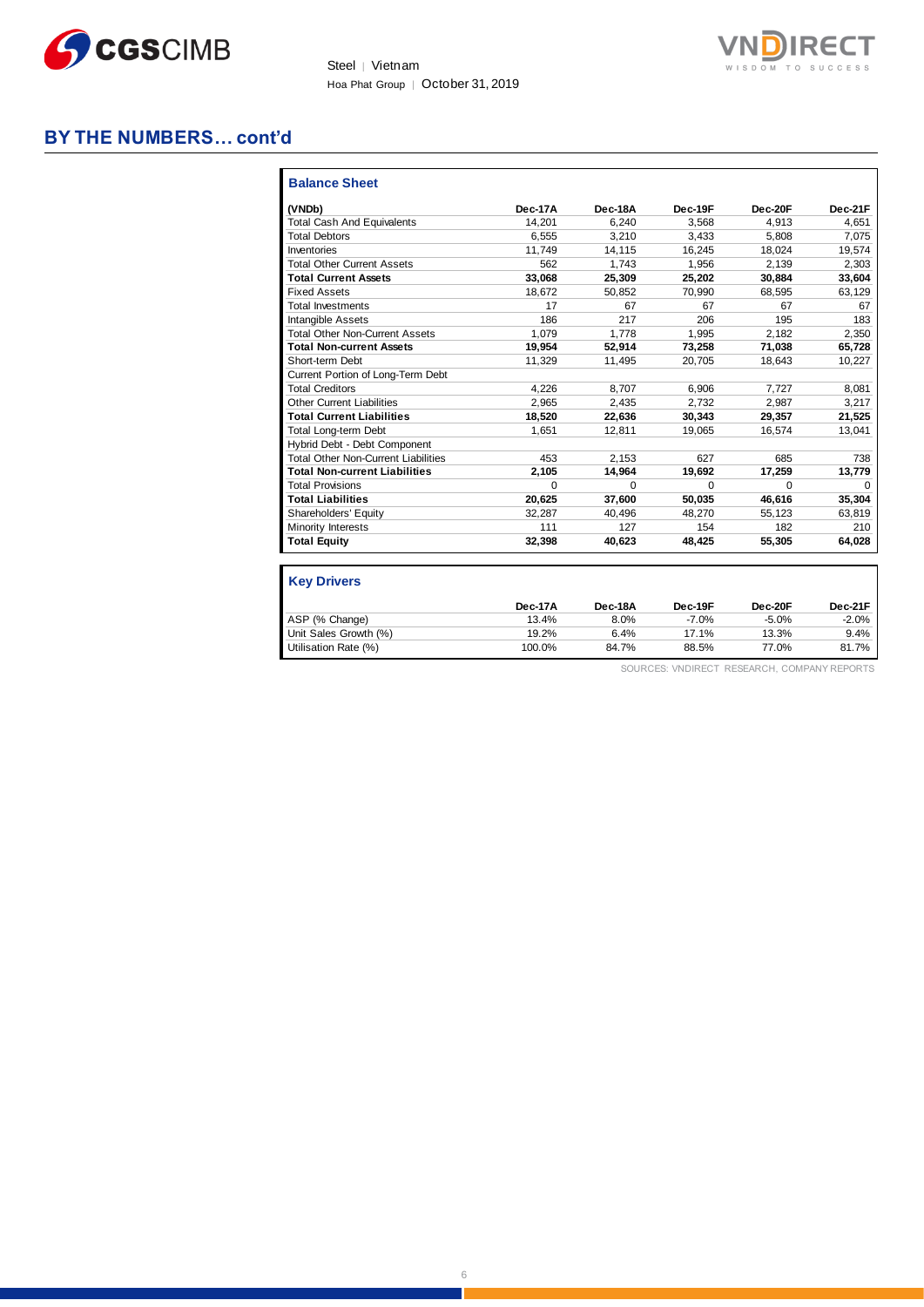



#### **DISCLAIMER**

The content of this report (including the views and opinions expressed therein, and the information comprised therein) has be en prepared by and belongs to VNDIRECT Securities Corporation, and is distributed by CGS-CIMB pursuant to an arrangement between VNDIRECT Securities Corporation and CGS-CIMB. VNDIRECT Securities Corporation is not an affiliate of CGS-CIMB.

This report is not directed to, or intended for distribution to or use by, any person or entity who is a citizen or resident of or located in any locality, state, country or other jurisdiction where such distribution, publication, availability or use would be contrary to law or regulation.

By accepting this report, the recipient hereof represents and warrants that he is entitled to receive such report in accordance with the restrictions set forth below and agrees to be bound by the limitations contained herein (including the "Restrictions on Distributions" set out below). Any failure to comply with these limitations may constitute a violation of law. This publication is being supplied to you strictly on the ba sis that it will remain confidential. No part of this report may be (i) copied, photocopied, duplicated, stored or reproduced in any form by any means or (ii) redistributed or passed on, directly or indirectly, to any other person in whole or in part, for any purpose without the prior written consent of CGS-CIMB.

The information contained in this research report is prepared from data believed to be correct and reliable at the time of issue of this report.

VNDIRECT Securities Corporation may or may not issue regular reports on the subject matter of this report at any frequency an d may cease to do so or change the periodicity of reports at any time. Neither VNDIRECT Securities Corporation nor CGS-CIMB is under any obligation to update this report in the event of a material change to the information contained in this report. Neither VNDIRECT Securities Corporation nor CGS-CIMB has any and will accept any, obligation to (i) check or ensure that the contents of this report remain current, reliable or relevant, (ii) ensure that the content of this report constitutes all the information a prospective investor may require, (iii) ensure the adequacy, accuracy, completeness, reliability or fairness of any views, opinions and information, and accordingly, VNDIRECT Securities Corporation, CGS-CIMB and their respective affiliates and related persons including China Galaxy International Financial Holdings Limited ("CGIFHL") and CIMB Group Sdn. Bhd. ("CIMBG") and their respective related corporations (and their respective directors, associates, connected persons and/or employees) shall not be liable in any manner whatsoever for any consequences (including but not limited to any direct, indirect or consequential losses, loss of profits and damages) of any reliance thereon or usage thereof. In particular, VNDIRECT Securities Corporation and CGS-CIMB disclaim all responsibility and liability for the views and opinions set out in this report.

Unless otherwise specified, this report is based upon reasonable sources. Such sources will, unless otherwise specified, for market data, be market data and prices available from the main stock exchange or market where the relevant security is listed, or, where appropriate, any other market. Information on the accounts and business of company(ies) will generally be based on published statements of the company(ies), information disseminated by regulatory information services, other publicly available information and information resulting from our research. Whilst every effort is made to ensure that statements of facts made in this report are accurate, all estimates, projections, forecasts, expressio ns of opinion and other subjective judgments contained in this report are based on assumptions considered to be reasonable as of the date of the document in which they are contained and must not be construed as a representation that the matters referred to therein will occur. Past performance is not a reliable indicator of future performance. The value of investments may go down as well as up and those investing may, depending on the investments in question, lose more than the initial investment. No report sha ll constitute an offer or an invitation by or on behalf of CGS-CIMB or VNDIRECT Securities Corporation, or their respective affiliates (including CGIFHL, CIMBG and their respective related corporations) to any person to buy or sell any investments.

CGS-CIMB and/or VNDIRECT Securities Corporation and/or their respective affiliates and related corporations (including CGIFHL, CIMBG and their respective related corporations), their respective directors, associates, connected parties and/or employees may own o r have positions in securities of the company(ies) covered in this research report or any securities related thereto and may from time to time add to or dispose of, or may be materially interested in, any such securities. Further, CGS-CIMB and/or VNDIRECT Securities Corporation, and/or their respective affiliates and their respective related corporations (including CGIFHL, CIMBG and their respective related corporations) do and seek to do business with the company(ies) covered in this research report and may from time to time act as market maker or have assumed an underwriting commitment in securities of such company(ies), may sell them to or buy them from customers on a principal basis and may also perform or seek to perform significant investment banking, advisory, underwriting or placement services for or relating to such company(ies) as well as solicit such investment, advisory or other services from any entity mentioned in this report.

CGS-CIMBand/or VNDIRECT Securities Corporation and/or their respective affiliates (including CGIFHL, CIMBG and their respective related corporations) may enter into an agreement with the company(ies) covered in this report relating to the production of research reports. CGS-CIMB and/or VNDIRECT Securities Corporation may disclose the contents of this report to the company(ies) covered by it and may have amended the contents of this report following such disclosure.

The analyst responsible for the production of this report hereby certifies that the views expressed herein accurately and exclusively reflect his or her personal views and opinions about any and all of the issuers or securities analysed in this report and were prepared independ ently and autonomously. No part of the compensation of the analyst(s) was, is, or will be directly or indirectly related to the inclusion of specific recommendations(s) or view(s) in this report. The analyst(s) who prepared this research report is prohibited from receiving a ny compensation, incentive or bonus based on specific investment banking transactions or for providing a specific recommendation for, or view of, a particular company. Information barriers and other arrangements may be established where necessary to prevent conflicts of interests ari sing. However, the analyst(s) may receive compensation that is based on his/their coverage of company(ies) in the performance of his/their duties or the performance of his/their recommendations and the research personnel involved in the preparation of this report may also participate in th e solicitation of the businesses as described above. In reviewing this research report, an investor should be aware that any or all of the foregoin g, among other things, may give rise to real or potential conflicts of interest. Additional information is, subject to the duties of confidentiality, available on request.

The term "VNDIRECT Securities Corporation" shall, unless the context otherwise requires, mean VNDIRECT Securities Corporation and its affiliates, subsidiaries and related companies. The term "CGS-CIMB" shall denote, where appropriate, the relevant entity distributing or disseminating the report in the particular jurisdiction referenced below, or, in every other case except as otherwise stated herein, CGS-CIMB Securities International Pte. Ltd. and its affiliates, subsidiaries and related corporations.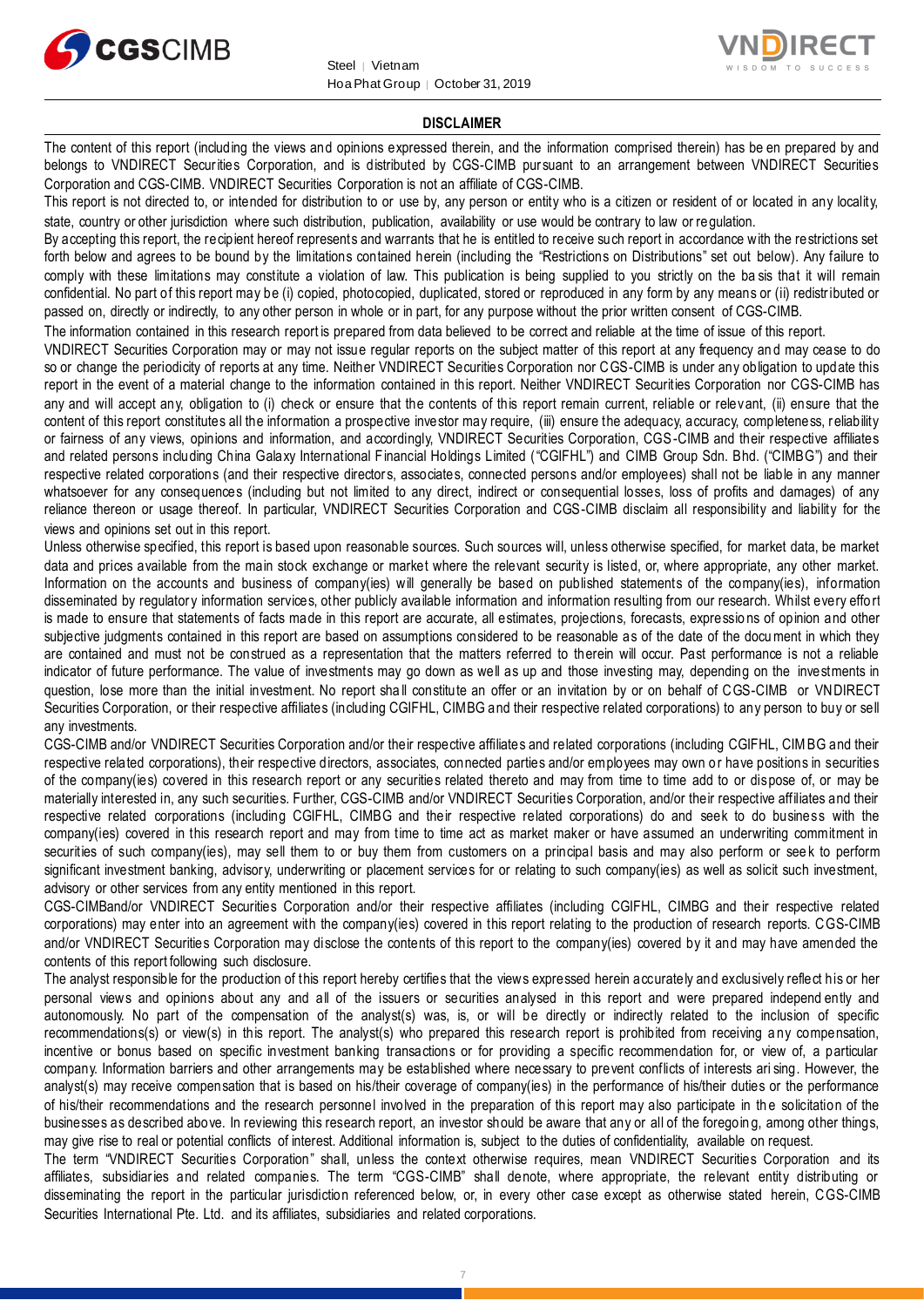



| <b>CGS-CIMB</b> |                                                                                   |                                                                 |
|-----------------|-----------------------------------------------------------------------------------|-----------------------------------------------------------------|
| Country         | <b>CGS-CIMB Entity</b>                                                            | <b>Regulated by</b>                                             |
| Hong Kong       | CGS-CIMB Securities (Hong Kong) Limited                                           | Securities and Futures Commission Hong Kong                     |
| India           | CGS-CIMB Securities (India) Private Limited                                       | Securities and Exchange Board of India (SEBI)                   |
| Indonesia       | PT CGS-CIMB Sekuritas Indonesia                                                   | Financial Services Authority of Indonesia                       |
| Malaysia        | CGS-CIMB Securities Sdn. Bhd. (formerly known<br>as Jupiter Securities Sdn. Bhd.) | Securities Commission Malaysia                                  |
| Singapore       | CGS-CIMB Research Pte. Ltd.                                                       | Monetary Authority of Singapore                                 |
| South Korea     | CGS-CIMB Securities (Hong Kong) Limited,                                          | Financial Services Commission and Financial Supervisory Service |
|                 | Korea Branch                                                                      |                                                                 |
| Thailand        | CGS-CIMB Securities (Thailand) Co. Ltd.                                           | Securities and Exchange Commission Thailand                     |

| the contract of the contract of the contract of the contract of the contract of the contract of the contract of | the contract of the contract of the contract of the contract of the contract of the contract of the contract of |
|-----------------------------------------------------------------------------------------------------------------|-----------------------------------------------------------------------------------------------------------------|
| the contract of the contract of the contract of the contract of the contract of the contract of the contract of |                                                                                                                 |

(i) As of September 30, 2019 VNDIRECT Securities Corporation has a proprietary position in the securities (which may include but not limited to shares, warrants, call warrants and/or any other derivatives) in the following company or companies covered or recommended in this report: (a) -

(ii) As of October 31, 2019, the analyst(s) who prepared this report, and the associate(s), has / have an interest in the securities (which may include but not limited to shares, warrants, call warrants and/or any other derivatives) in the following company or companies covere d or recommended in this report:

 $(a)$  -

This report does not purport to contain all the information that a prospective investor may require. CGS-CIMB, VNDIRECT Securities Corporation and their respective affiliates (including CGIFHL, CIMBG and their related corporations) do not make any guarante e, representation or warranty, express or implied, as to the adequacy, accuracy, completeness, reliability or fairness of any such information and opinion contained in this report. None of CGS-CIMB, VNDIRECT Securities Corporation and their respective affi liates and related persons (including CGIFHL, CIMBG and their related corporations) shall be liable in any manner whatsoever for any consequences (including but not limited to any direct, indirect or consequential losses, loss of profits and damages) of any reliance thereon or usage thereof.

This report is general in nature and has been prepared for information purposes only. It is intended for circulation amongst CGS-CIMB's and its affiliates' (including CGIFHL's, CIMBG's and their respective related corporations') clients generally and does not have regard to the specific investment objectives, financial situation and the particular needs of any specific person who may receive this report. The information and opinions in this report are not and should not be construed or considered as an offer, recommendation or solicitation to buy or sell the subject securities, related investments or other financial instruments or any derivative instrument, or any rights pertaining thereto.

Investors are advised to make their own independent evaluation of the information contained in this research report, consider their own individual investment objectives, financial situation and particular needs and consult their own professional and financial advisers as to the legal, business, financial, tax and other aspects before participating in any transaction in respect of the securities of company(ies) covered in this research report. The securities of such company(ies) may not be eligible for sale in all jurisdictions or to all categories of investors.

#### Restrictions on Distributions

**Australia:** Despite anything in this report to the contrary, this research is issued by VNDIRECT Securities Corporation and provided in Australia by CGS-CIMB Securities (Singapore) Pte. Ltd. and CGS-CIMB Securities (Hong Kong) Limited. This research is only available in Australia to persons who are "wholesale clients" (within the meaning of the Corporations Act 2001 (Cth) and is supplied solely for the use of such wholesale clients and shall not be distributed or passed on to any other person. You represent and warrant that if you are in Australia, you are a "wholesale clien t". This research is of a general nature only and has been prepared without taking into account the objectives, financial situation or needs of the individual recipient. CGS-CIMB Securities (Singapore) Pte. Ltd. and CGS-CIMB Securities (Hong Kong) Limited do not hold, and are not required to hold an Australian financial services license. CGS-CIMB Securities (Singapore) Pte. Ltd. and CGS-CIMB Securities (Hong Kong) Limited rely on "passporting" exemptions for entities appropriately licensed by the Monetary Authority of Singapore (under ASIC Class Order 0 3/1102) and the Securities and Futures Commission in Hong Kong (under ASIC Class Order 03/1103).

**Canada:** This research report has not been prepared in accordance with the disclosure requirements of Dealer Member Rule 3400 – Research Restrictions and Disclosure Requirements of the Investment Industry Regulatory Organization of Canada. For any research report distributed by CIBC, further disclosures related to CIBC conflicts of interest can be found at https://researchcentral.cibcwm.com.

**China:** For the purpose of this report, the People's Republic of China ("PRC") does not include the Hong Kong Special Administrative Region, the Macau Special Administrative Region or Taiwan. The distributor of this report has not been approved or licensed by the China Securities Regulatory Commission or any other relevant regulatory authority or governmental agency in the PRC. This report contains only marketing information. The distribution of this report is not an offer to buy or sell to any person within or outside PRC or a solicitation to any perso n within or outside of PRC to buy or sell any instruments described herein. This report is being issued outside the PRC to a limited number of institutional investors and may not be provided to any person other than the original recipient and may not be reproduced or used for any other purpose.

**France:** Only qualified investors within the meaning of French law shall have access to this report. This report shall not be considered as an offer to subscribe to, or used in connection with, any offer for subscription or sale or marketing or direct or indirect distribution of financial instruments and it is not intended as a solicitation for the purchase of any financial instrument.

**Germany:** This report is only directed at persons who are professional investors as defined in sec 31a(2) of the German Securities Trad ing Act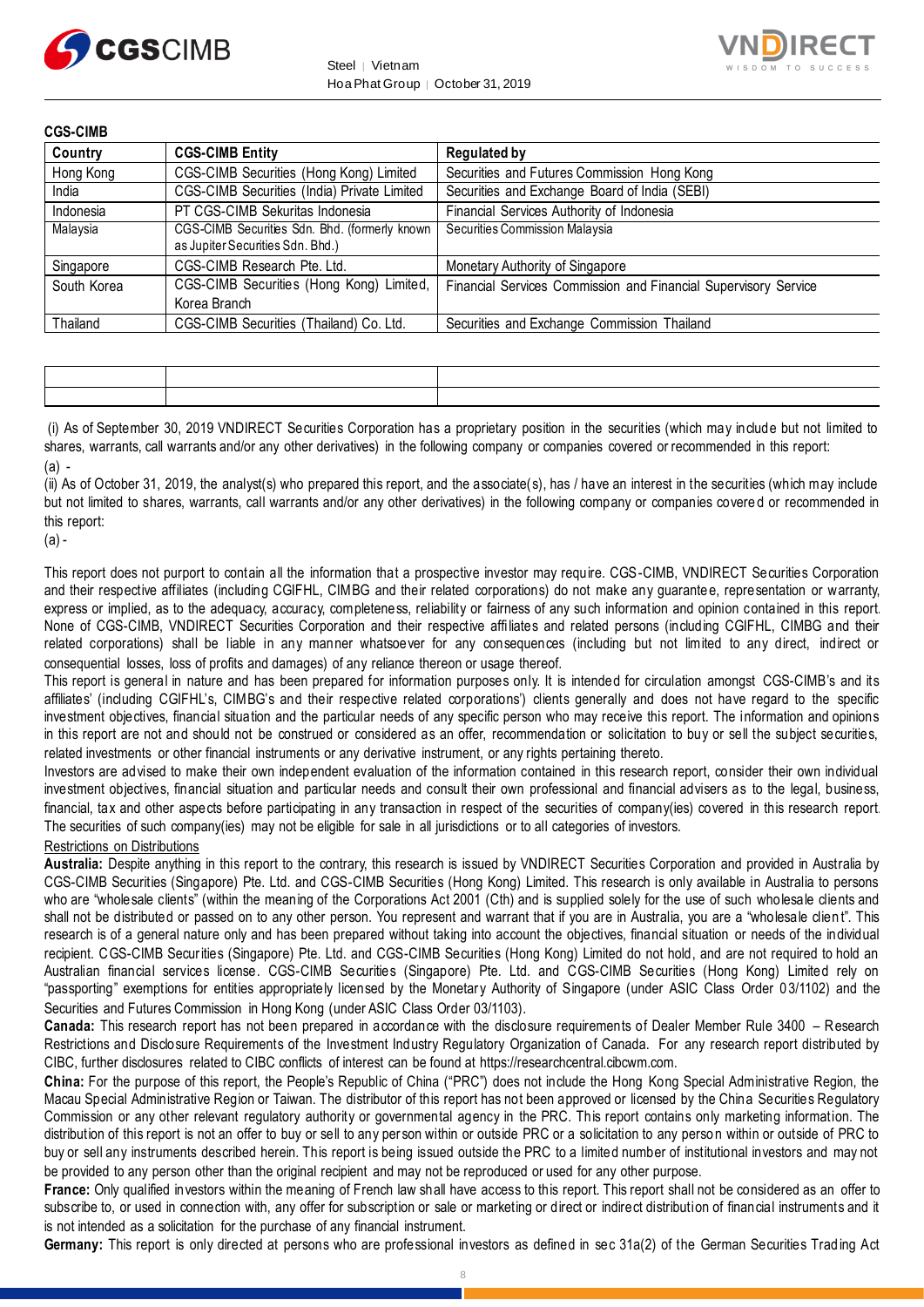



(WpHG). This publication constitutes research of a non-binding nature on the market situation and the investment instruments cited here at the time of the publication of the information.

The current prices/yields in this issue are based upon closing prices from Bloomberg as of the day preceding publication. Please note that neither the German Federal Financial Supervisory Agency (BaFin), nor any other supervisory authority exercises any control over the content of this report. **Hong Kong:** This report is issued by VNDIRECT Securities Corporation and distributed in Hong Kong by CGS-CIMB Securities (Hong Kong) Limited ("CHK") which is licensed in Hong Kong by the Securities and Futures Commission for Type 1 (dealing in securities), Type 4 (advising on securities) and Type 6 (advising on corporate finance) activities. Any investors wishing to purchase or otherwise deal in the securities covered in this report should contact the Head of Sales at CGS-CIMB Securities (Hong Kong) Limited. The views and opinions in this research report are of VNDIRECT Securities Corporation as of the date hereof and are subject to change. If the Financial Services and Markets Act of the United Kingdom or the rules of the Financial Conduct Authority apply to a recipient, our obligations owed to such recipient therein are unaffected. CHK has no obligation to update the opinion or the information in this research report.

CHK does not make a market on other securities mentioned in the report.

#### **India:**

This report is issued by VNDIRECT Securities Corporation and distributed in India by CGS-CIMB Securities (India) Private Limited ("CGS-CIMB India"). CGS-CIMB India is a subsidiary of CGS-CIMB Securities International Pte. Ltd. which in turn is a 50:50 joint venture company of CGIFHL and CIMBG. The details of the members of the group of companies of CGS-CIMB can be found at www.cgs-cimb.com, CGIFHL at www.chinastock.com.hk/en/ACG/ContactUs/index.aspx and CIMBG at www.cimb.com/en/who-we-are.html. CGS-CIMB India is registered with the National Stock Exchange of India Limited and BSE Limited as a trading and clearing member (Merchant Banking Number: INM000012037) under the Securities and Exchange Board of India (Stock Brokers and Sub-Brokers) Regulations, 1992. In accordance with the provisions of Regulation 4(g) of the Securities and Exchange Board of India (Investment Advisers) Regulations, 2013, CGS-CIMB India is not required to seek registration with the Securities and Exchange Board of India ("SEBI") as an Investment Adviser. CGS-CIMB India is registered with SEBI (SEBI Registration Number: INZ000157134) as a Research Analyst (INH000000669) pursuant to the SEBI (Research Analysts) Regulations, 2014 ("Regulations").

This report does not take into account the particular investment objectives, financial situations, or needs of the recipients. It is not intended for and does not deal with prohibitions on investment due to law/jurisdiction issues etc. which may exist for certain persons/entities. Recipients should rely on their own investigations and take their own professional advice before investment.

The report is not a "prospectus" as defined under Indian Law, including the Companies Act, 2013, and is not, and shall n ot be, approved by, or filed or registered with, any Indian regulator, including any Registrar of Companies in India, SEBI, any Indian stock exchange, or the Reserve Bank of India. No offer, or invitation to offer, or solicitation of subscription with respect to any such securities listed or proposed to be listed in India is being made, or intended to be made, to the public, or to any member or section of the public in India, through or pursuant to this report.

The research analysts, strategists or economists principally responsible for the preparation of this research report are segregated from the other activities of CGS-CIMB India and they have received compensation based upon various factors, including quality, accuracy and value of research, firm profitability or revenues, client feedback and competitive factors. Research analysts', strategists' or economists' compensation is not linked to investment banking or capital markets transactions performed or proposed to be performed by CGS-CIMB India or its affiliates.

CGS-CIMB India does not have actual / beneficial ownership of 1% or more securities of the subject company in this research repor t, at the end of the month immediately preceding the date of publication of this research report. However, since affiliates of CGS-CIMB India are engaged in the financial services business, they might have in their normal course of business financial interests or actual / beneficial ownership of one per cent or more in various companies including the subject company in this research report.

CGS-CIMB India or its associates, may: (a) from time to time, have long or short position in, and buy or sell the securities of t he subject company in this research report; or (b) be engaged in any other transaction involving such securities and earn brokerage or other compensation or act as a market maker in the financial instruments of the subject company in this research report or act as an advisor or lender/borrower to such company or may have any other potential conflict of interests with respect to any recommendation and other related information and opinions.

CGS-CIMB India, its associates and the analyst engaged in preparation of this research report have not received any compensation for investment banking, merchant banking or brokerage services from the subject company mentioned in the research report in the past 12 months.

CGS-CIMB India, its associates and the analyst engaged in preparation of this research report have not managed or co -managed public offering of securities for the subject company mentioned in the research report in the past 12 months. The analyst from CGS-CIMB India engaged in preparation of this research report or his/her relative (a) do not have any financial interests in the subject company mentio ned in this research report; (b) do not own 1% or more of the equity securities of the subject company mentioned in the research report as of the last day of the month preceding the publication of the research report; (c) do not have any material conflict of interest at the time of publication of the research report.

**Indonesia:** This report is issued by VNDIRECT Securities Corporation and distributed by PT CGS-CIMB Sekuritas Indonesia ("CGS-CIMB Indonesia"). The views and opinions in this research report are not our own but of VNDIRECT Securities Corporation as of the date hereof and are subject to change. CGS-CIMB Indonesia has no obligation to update the opinion or the information in this research report. This report is for private circulation only to clients of CGS-CIMB Indonesia. Neither this report nor any copy hereof may be distributed in Indonesia or to any Indonesian citizens wherever they are domiciled or to Indonesian residents except in compliance with applicable Indonesian capital market laws and regulations.

This research report is not an offer of securities in Indonesia. The securities referred to in this research report have not been registered with the Financial Services Authority (Otoritas Jasa Keuangan) pursuant to relevant capital market laws and regulations, and may not be offered or sold within the territory of the Republic of Indonesia or to Indonesian citizens through a public offering or in circumstances which constitute an offer within the meaning of the Indonesian capital market law and regulations.

**Ireland:** CGS-CIMB is not an investment firm authorised in the Republic of Ireland and no part of this document should be construed as CGS-CIMB acting as, or otherwise claiming or representing to be, an investment firm authorised in the Republic of Ireland.

**Malaysia:** This report is issued by VNDIRECT Securities Corporation and distributed in Malaysia by CGS-CIMB Securities Sdn. Bhd. (formerly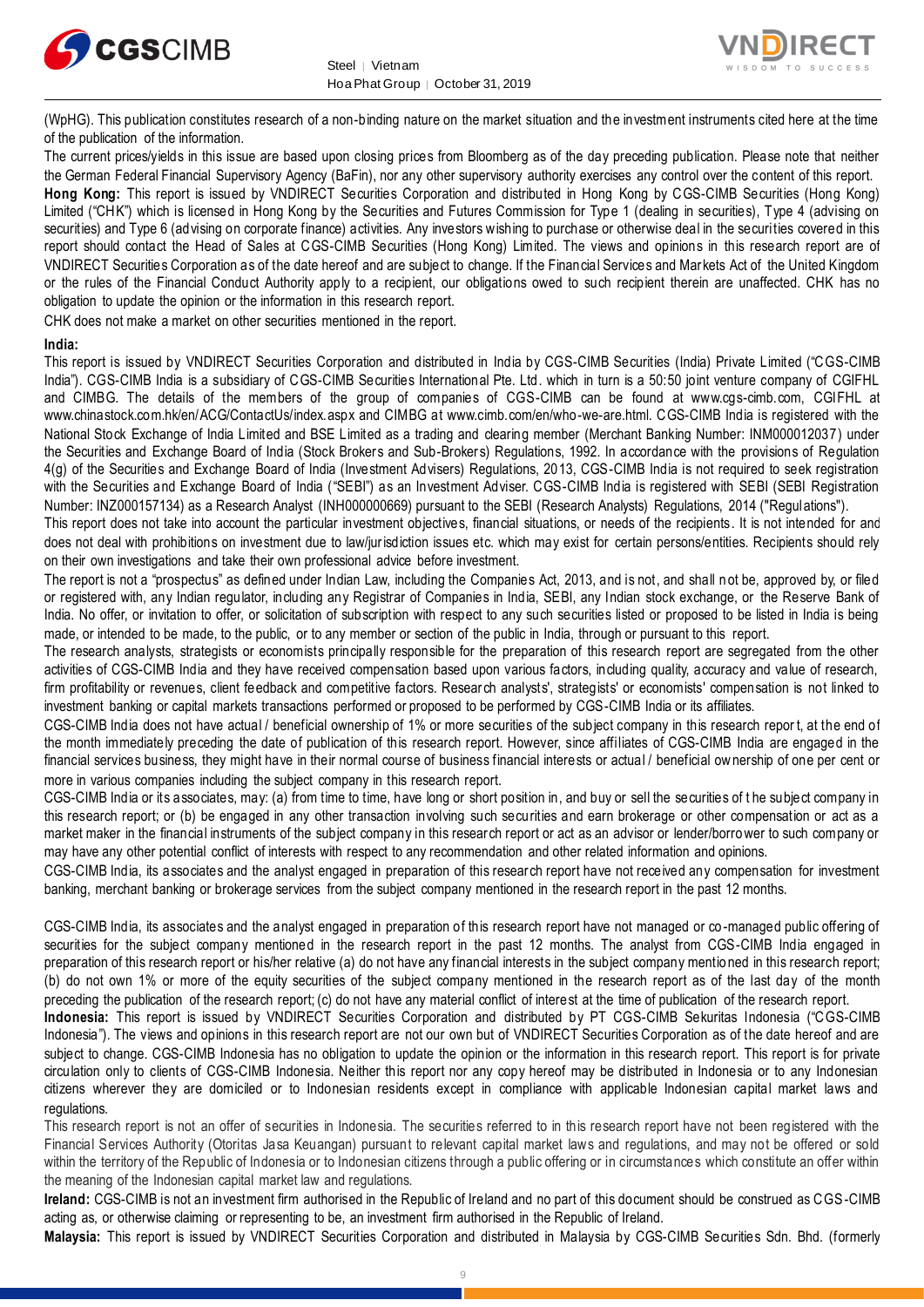



known as Jupiter Securities Sdn. Bhd.) ("CGS-CIMB Malaysia") solely for the benefit of and for the exclusive use of our clients. Recipients of this report are to contact CGS-CIMB Malaysia, at 29th Floor Menara CIMB No. 1 Jalan Stesen Sentral 2, Kuala Lumpur Sentral 50470 Kuala Lumpur, Malaysia, in respect of any matters arising from or in connection with this report. CGS-CIMB Malaysia has no obligation to update, revise or reaffirm the opinion or the information in this research report after the date of this report.

**New Zealand:** In New Zealand, this report is for distribution only to persons who are wholesale clients pursuant to section 5C of the Finan cial Advisers Act 2008.

**Singapore:** This report is issued by VNDIRECT Securities Corporation and distributed by CGS-CIMB Research Pte Ltd ("CGS-CIMBR"). CGS-CIMBR is a financial adviser licensed under the Financial Advisers Act, Cap 110 ("FAA") for advising on investment products, by issuing or promulgating research analyses or research reports, whether in electronic, print or other form. Accordingly CGS-CIMBR is a subject to the applicable rules under the FAA unless it is able to avail itself to any prescribed exemptions.

Recipients of this report are to contact CGS-CIMB Research Pte Ltd, 50 Raffles Place, #16-02 Singapore Land Tower, Singapore in respect of any matters arising from, or in connection with this report. CGS-CIMBR has no obligation to update the opinion or the information in this research report. This publication is strictly confidential and is for private circulation only. If you have not been sent this report by CGS-CIMBR directly, you may not rely, use or disclose to anyone else this report or its contents.

If the recipient of this research report is not an accredited investor, expert investor or institutional investor, CGS-CIMBR accepts legal responsibility for the contents of the report without any disclaimer limiting or otherwise curtailing such legal responsibility. If the recipient is an accredited investor, expert investor or institutional investor, the recipient is deemed to acknowledge that CGS-CIMBR is exempt from certain requirements under the FAA and its attendant regulations, and as such, is exempt from complying with the following :

(a) Section 25 of the FAA (obligation to disclose product information);

(b) Section 27 (duty not to make recommendation with respect to any investment product without having a reasonable basis whe re you may be reasonably expected to rely on the recommendation) of the FAA;

(c) MAS Notice on Information to Clients and Product Information Disclosure [Notice No. FAA-N03];

(d) MAS Notice on Recommendation on Investment Products [Notice No. FAA-N16];

(e) Section 36 (obligation on disclosure of interest in securities), and

(f) any other laws, regulations, notices, directive, guidelines, circulars and practice notes which are relates to the above, to the extent permitted by applicable laws, as may be amended from time to time, and any other laws, regulations, notices, directive, guidelines, circulars, and practice notes as we may notify you from time to time. In addition, the recipient who is an accredited investor, expert investor or institutional investor acknowledges that a CGS-CIMBR is exempt from Section 27 of the FAA, the recipient will also not be able to file a civil claim against CGS-CIMBR for any loss or damage arising from the recipient's reliance on any recommendation made by CGS-CIMBR which would otherwise be a right that is available to the recipient under Section 27 of the FAA, the recipient will also not be able to file a civil claim against CGS-CIMBR for any loss or damage arising from the recipient's reliance on any recommendation made by CGS-CIMBR which would otherwise be a right that is available to the recipient under Section 27 of the FAA.

CGS-CIMBR, its affiliates and related corporations, their directors, associates, connected parties and/or employees may own or have positions in securities of the company(ies) covered in this research report or any securities related thereto and may from time to time ad d to or dispose of, or may be materially interested in, any such securities. Further, CGS-CIMBR, its affiliates and its related corporations do and seek to do business with the company(ies) covered in this research report and may from time to time act as market maker or have assumed an underwriting commitment in securities of such company(ies), may sell them to or buy them from customers on a principal basis and may also perform or see k to perform significant investment banking, advisory, underwriting or placement services for or relating to such company(ies) as well as solicit such investment, advisory or other services from any entity mentioned in this report.

As of October 31, 2019,, CGS-CIMBR does not have a proprietary position in the recommended securities in this report.

CGS-CIMBR does not make a market on the securities mentioned in the report.

**South Korea:** This report is issued by VNDIRECT Securities Corporation and distributed in South Korea by CGS-CIMB Securities (Hong Kong) Limited, Korea Branch ("CGS-CIMB Korea") which is licensed as a cash equity broker, and regulated by the Financial Services Commission and Financial Supervisory Service of Korea. In South Korea, this report is for distribution onl y to professional investors under Article 9(5) of the F inancial Investment Services and Capital Market Act of Korea ("FSCMA").

**Spain:** This document is a research report and it is addressed to institutional investors only. The research report is of a genera l nature and not personalised and does not constitute investment advice so, as the case may be, the recipient must seek proper advice before a dopting any investment decision. This document does not constitute a public offering of securities.

CGS-CIMB is not registered with the Spanish Comision Nacional del Mercado de Valores to provide investment services.

**Sweden:** This report contains only marketing information and has not been approved by the Swedish Financial Supervisory Authority. The distribution of this report is not an offer to sell to any person in Sweden or a solicitation to any person in Sweden to buy any instruments de scribed herein and may not be forwarded to the public in Sweden.

**Switzerland:** This report has not been prepared in accordance with the recognized self-regulatory minimal standards for research reports of banks issued by the Swiss Bankers' Association (Directives on the Independence of Financial Research).

**Thailand:** This report is issued by VNDIRECT Securities Corporation and distributed by CGS-CIMB Securities (Thailand) Co. Ltd. ("CGS-CIMB Thailand") based upon sources believed to be reliable (but their accuracy, completeness or correctness is not guaranteed). The statements or expressions of opinion herein were arrived at after due and careful consideration for use as information for investment. Such opinions are subject to change without notice and CGS-CIMB Thailand has no obligation to update the opinion or the information in this research report.

CGS-CIMB Thailand may act or acts as Market Maker, and issuer and offerer of Derivative Warrants and Structured Note which may have the following securities as its underlying securities. Investors should carefully read and study the details of the derivative warrants in the prospectus before making investment decisions.

AAV, ADVANC, AEONTS, AMATA, ANAN, AOT, AP, BANPU, BBL, BCH, BCP, BCPG, BDMS, BEAUTY, BEC, BEM, BGRIM, BH, BJC, BLAND, BPP,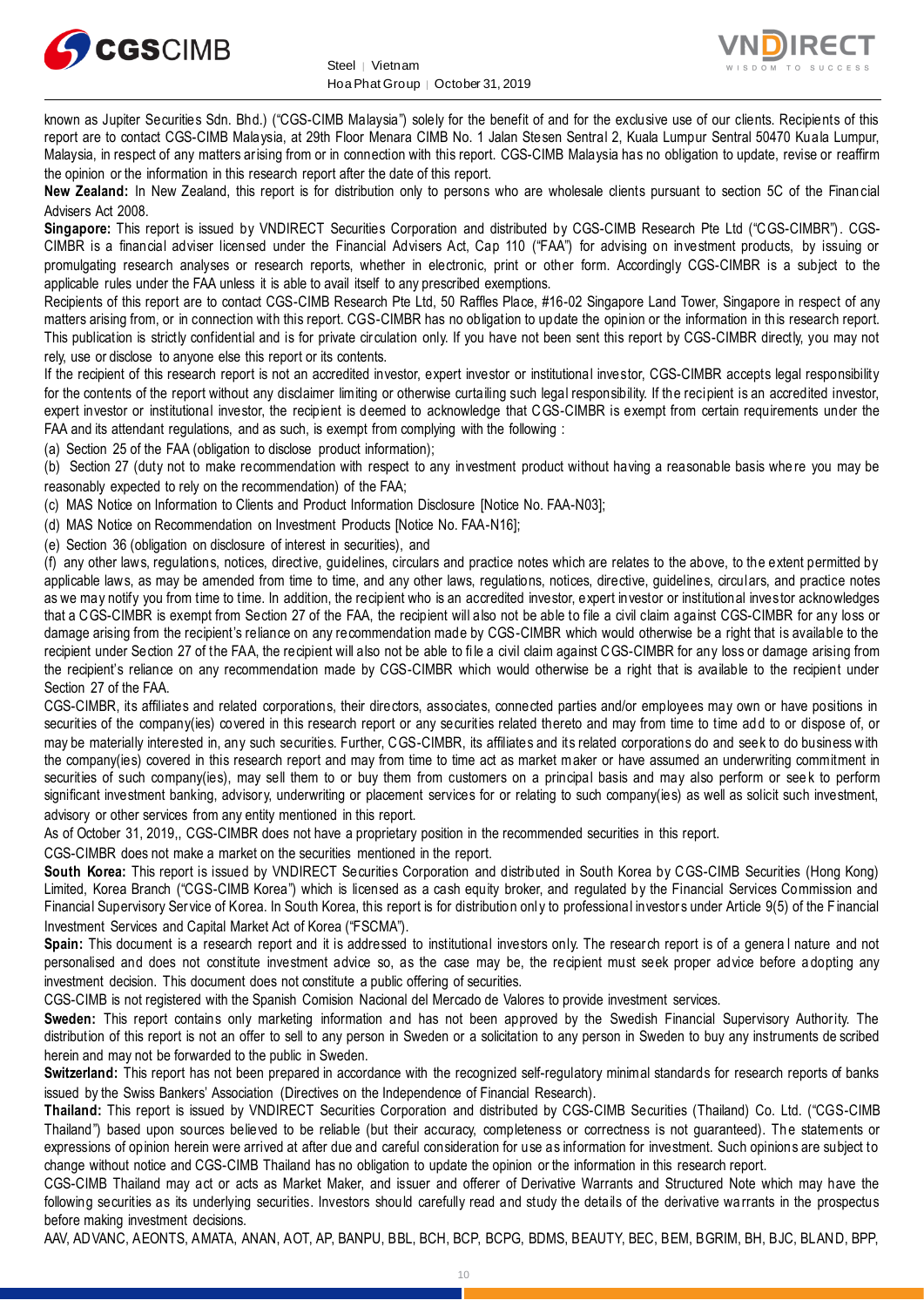



BTS, CBG, CENTEL, CHG, CK, CKP, COM7, CPALL, CPF, CPN, DELTA, DTAC, EA, EGCO, EPG, ERW, ESSO, GFPT, GLOBAL, GPSC, GULF, GUNKUL, HANA, HMPRO, INTUCH, IRPC, IVL, JAS, JMT, KBANK, KCE, KKP, KTB, KTC, LH, MAJOR, MBK, MEGA, MINT, MTC, ORI, OSP, PLANB, PRM, PSH, PSL, PTG, PTT, PTTEP, PTTGC, QH, RATCH, ROBINS, RS, SAWAD, SCB, SCC, SGP, SIRI, SPALI, SPRC, STA, ST EC, SUPER, TASCO, TCAP, THAI, THANI, TISCO, TKN, TMB, TOA, TOP, TPIPP, TRUE, TTW, TU, TVO, WHA.

#### **Corporate Governance Report:**

The disclosure of the survey result of the Thai Institute of Directors Association ("IOD") regarding corporate governance is made pursuant to the policy of the Office of the Securities and Exchange Commission. The survey of the IOD is based on the information of a compan y listed on the Stock Exchange of Thailand and the Market for Alternative Investment disclosed to the public and able to be accessed by a general public investor. The result, therefore, is from the perspective of a third party. It is not an evaluation of operation and is not based on inside information.

The survey result is as of the date appearing in the Corporate Governance Report of Thai Listed Companies. As a result, the survey result may be changed after that date. CGS-CIMB Thailand does not confirm nor certify the accuracy of such survey result.

| S<br>. Range:<br>อนบท | 100<br>00<br>$\cdot$ | $\circ$<br>$^{\circ}$<br>vv<br>vv | $\overline{70}$<br>$\overline{\phantom{a}}$<br>. . | 70<br>U or<br>Below<br>יוטע | Result<br>N0<br>wrvey.<br>υu |
|-----------------------|----------------------|-----------------------------------|----------------------------------------------------|-----------------------------|------------------------------|
| Description:          | ·xcellent            | 000خ<br>Verv                      | Good                                               | N/A                         |                              |

**United Arab Emirates:** The distributor of this report has not been approved or licensed by the UAE Central Bank or any other relevant licensing authorities or governmental agencies in the United Arab Emirates. This report is strictly private and confidential and has not been reviewed by, deposited or registered with UAE Central Bank or any other licensing authority or governmental agencies in the United Arab Em irates. This report is being issued outside the United Arab Emirates to a limited number of institutional investors and must not be provided to any person other than the original recipient and may not be reproduced or used for any other purpose. Further, the information contained in this report is not intended to lead to the sale of investments under any subscription agreement or the conclusion of any other contract of whatsoever nature within the territory of the United Arab Emirates.

**United Kingdom and European Economic Area (EEA):** In the United Kingdom and European Economic Area, this material is issued by VNDIRECT Securities Corporation and is being distributed by CGS-CIMB Securities (UK) Limited ("CGS-CIMB UK"). CGS-CIMB UK is authorized and regulated by the Financial Conduct Auth ority and its registered office is at 27 Knightsbridge, London, SW1X7YB. The material distributed by CGS-CIMB UK has been prepared in accordance with CGS-CIMB's policies for managing conflicts of interest arising as a result of publication and distribution of this material. This material is for distribution only to, and is solely directed at, selected persons on the basis that those persons: (a) are eligible counterparties and professional clients of CGS-CIMB UK; (b) have professional experience in matters relating to investments falling within Article 19(5) of the Financial Services and Markets Act 2000 (Financial Promotion) Order 2005 (as amended, the "Order"), (c) fall within Article 49(2)(a) to (d) ("high net worth companies, unincorporated associations etc") of the Order; (d) are outside the United Kingdom subject to relevant regulation in each jurisdiction, material(all such persons together being referred to as "relevant persons"). This material i s directed only at relevant persons and must not be acted on or relied on by persons who are not relevant persons. Any investment or investment activity to which this material relates is available only to relevant persons and will be engaged in only with relevant persons.

Where this material is labelled as non-independent, it does not provide an impartial or objective assessment of the subject matter and does not constitute independent "research" (cannot remove research from here under the applicable rules of the Financial Conduct Autho rity in the UK. Consequently, any such non-independent material will not have been prepared in accordance with legal requirements designed to promote the independence of research (cannot remove research from here) and will not subject to any prohibition on dealing ahead of the dissemination of research. Any such non-independent material must be considered as a marketing communication.

**United States:** This research report is issued by VNDIRECT Securities Corporation and distributed in the United States of America by CGS-CIMB Securities (USA) Inc, a U.S. registered broker-dealer and a related company of CGS-CIMB Securities Sdn. Bhd. (formerly known as Jupiter Securities Sdn. Bhd.), CGS-CIMB Research Pte Ltd, PT CGS-CIMB Sekuritas Indonesia, CGS-CIMB Securities (Thailand) Co. Ltd, CGS-CIMB Securities (Hong Kong) Limited and CGS-CIMB Securities (India) Private Limited, and is distributed solely to persons who qualify as "U.S. Institutional Investors" as defined in Rule 15a-6 under the Securities and Exchange Act of 1934. This communication is only for Institutional Investors whose ordinary business activities involve investing in shares, bonds, and associated securities and/or derivative securities and who have professional experience in such investments. Any person who is not a U.S. Institutional Investor or Major Institutional Investor must not rely on this communication. The delivery of this research report to any person in the United States of America is not a recommendation to effect any transactions in the securities discussed herein, or an endorsement of any opinion expressed herein. CGS-CIMB Securities (USA) Inc, is a FINRA/SIPC member and takes responsibility for the content of this report. For further information or to place an order in an y of the abovementioned securities please contact a registered representative of CGS-CIMB Securities (USA) Inc.

CGS-CIMB Securities (USA) Inc. does not make a market on other securities mentioned in the report.

CGS-CIMB Securities (USA) Inc. has not managed or co-managed a public offering of any of the securities mentioned in the past 12 months.

CGS-CIMB Securities (USA) Inc. has not received compensation for investment banking services from any of the company mentioned in the past 12 months.

CGS-CIMB Securities (USA) Inc. neither expects to receive nor intends to seek compensation for investment banking services from any of the company mentioned within the next 3 months.

**Other jurisdictions:** In any other jurisdictions, except if otherwise restricted by laws or regulations, this report is only for distribution to pr ofessional, institutional or sophisticated investors as defined in the laws and regulations of such jurisdictions.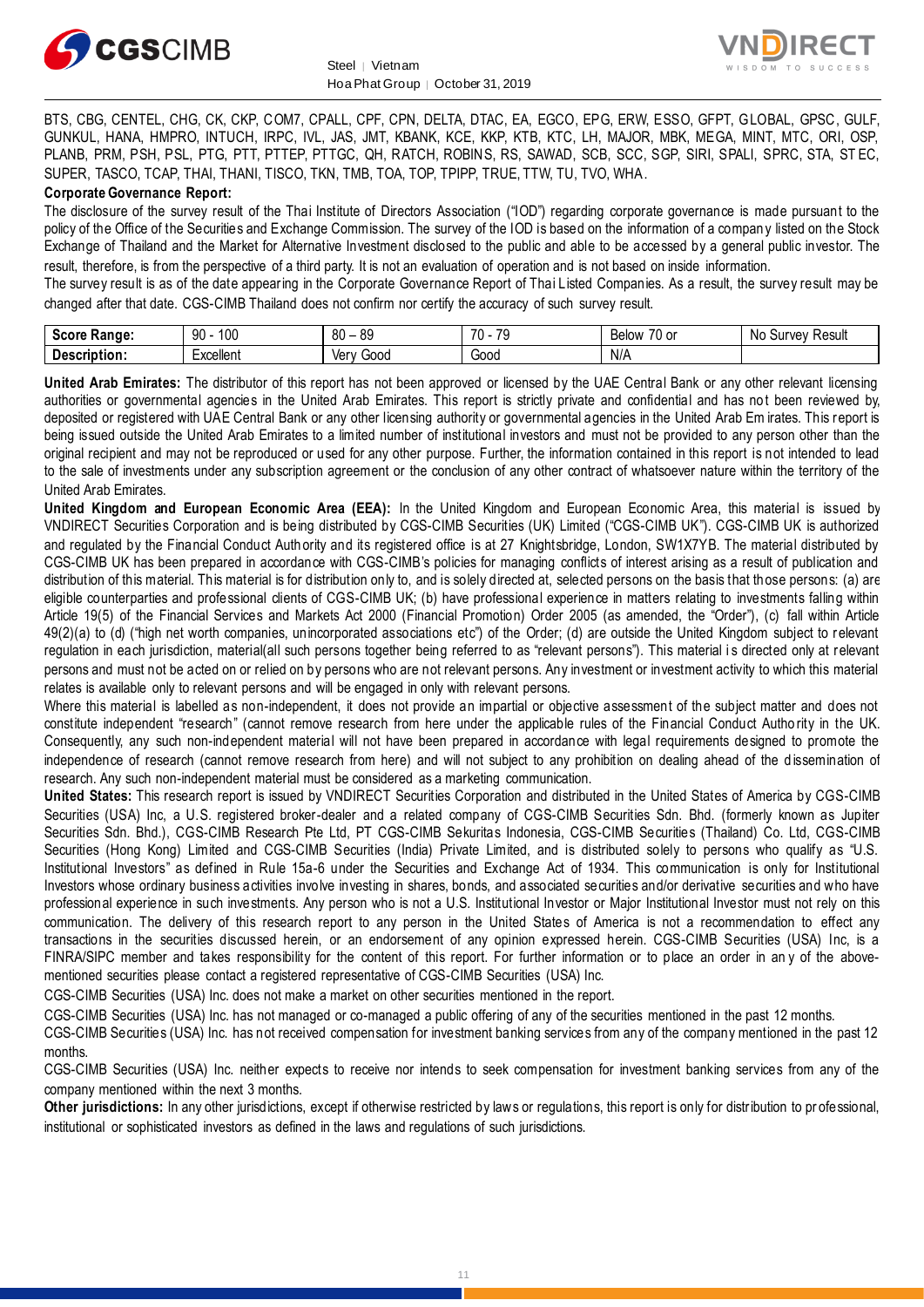



|                                                                                                     | Steel  <br>Vietnam                | WISDOM TO                      |
|-----------------------------------------------------------------------------------------------------|-----------------------------------|--------------------------------|
|                                                                                                     | Hoa Phat Group   October 31, 2019 |                                |
| Distribution of stock ratings and investment banking clients for quarter ended on 30 September 2019 |                                   |                                |
| 777 companies under coverage for quarter ended on 30 September 2019                                 |                                   |                                |
|                                                                                                     | Rating Distribution (%)           | Investment Banking clients (%) |
| Add                                                                                                 | 58.8%                             | 0.9%                           |
| Hold                                                                                                | 26.3%                             | $0.0\%$                        |
| Reduce                                                                                              | 14.9%                             | 0.1%                           |

**Spitzer Chart for stock being researched ( 2 year data )** 



12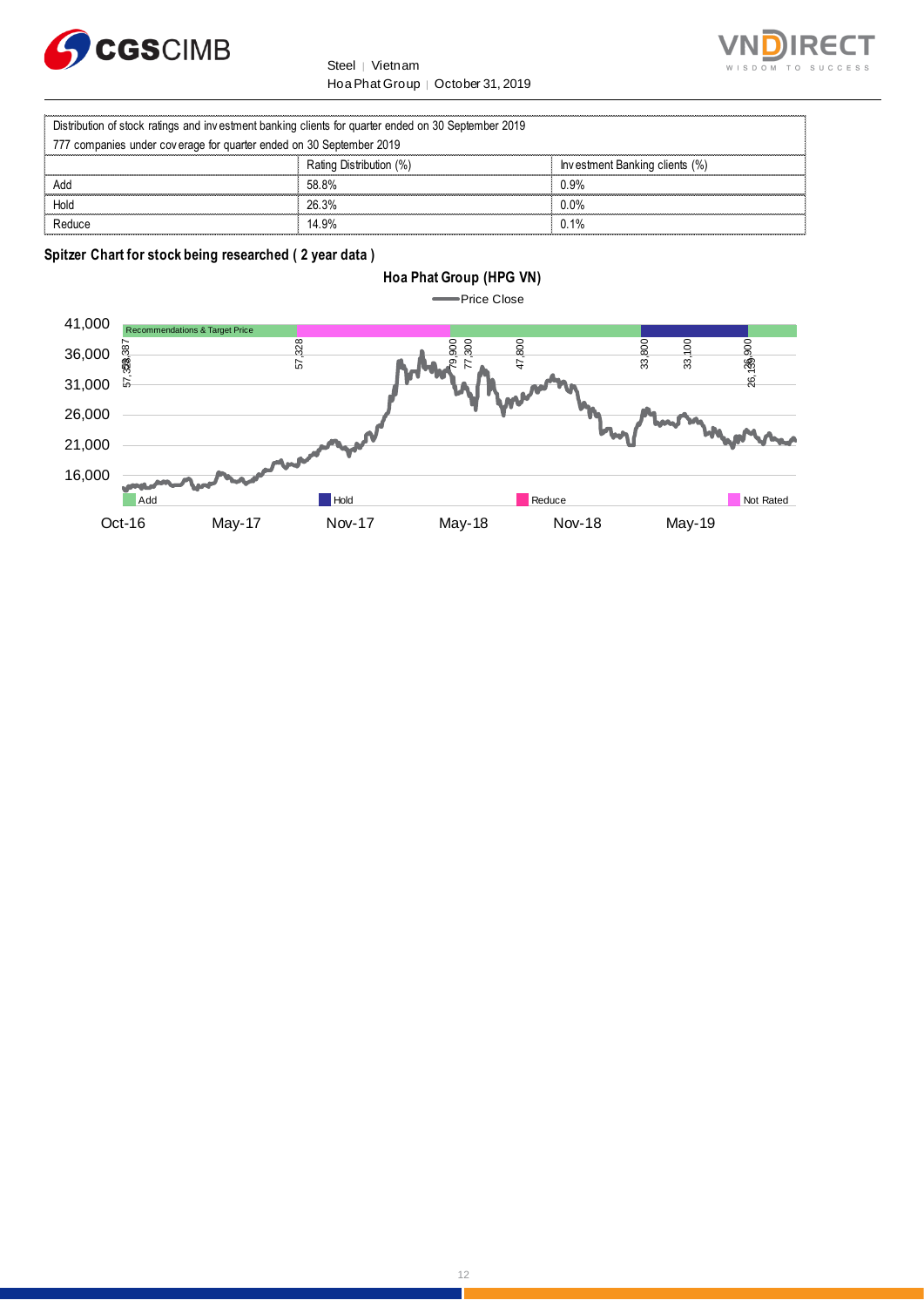



#### **Corporate Governance Report of Thai Listed Companies (CGR). CG Rating by the Thai Institute of Directors Association (Thai IOD) in 2018, Anti-Corruption 2018**

**ADVANC** – Excellent, Certified, **AEONTS** – Good, n/a, **AH** – Very Good, n/a, **AMATA** – Excellent, Declared, **ANAN** – Excellent, Declared, **AOT** – Excellent, Declared, **AP** – Excellent, Certified, **ASP** – Very Good, Certified, **BANPU** – Excellent, Certified, **BAY** – Excellent, Certified, **BBL** – Very Good, Certified, **BCH** – Good, Certified, **BCP** - Excellent, Certified, **BCPG** – Excellent, Certified, **BEM** – Very Good, n/a, **BDMS** – Very Good, n/a, **BEAUTY** – Good, n/a, **BEC** – Very Good, n/a, , **BGRIM** – Very Good, Declared, **BH** - Good, n/a, **BJC** – Very Good, Declared, **BJCHI** – Very Good, Certified, **BLA** – Very Good, Certified, **BPP** – Very Good, Declared, **BR** - Good, Declared, **BTS** - Excellent, Certified, **CBG** – Very Good, n/a, **CCET** – Good, n/a, **CENTEL** – Very Good, Certified, **CHG** – Very Good, Declared, **CK** – Excellent, n/a, **COL** – Excellent, Declared, **CPALL** – Very Good, Certified, **CPF** – Excellent, Certified, **CPN** - Excellent, Certified, **DELTA** - Excellent, n/a, **DEMCO** – Excellent, Certified, **DDD** – Very Good, Declared, **DIF** – not available, n/a, **DREIT** – not available, n/a, **DTAC** – Excellent, Certified, **EA** – Excellent, n/a, **ECL** – Very Good, Certified, **EGCO** - Excellent, Certified, **EPG** – Very Good, n/a, **ERW** – Very Good, n/a, **GFPT** - Excellent, Certified, **GGC** – Excellent, Certified, **GLOBAL** – Very Good, n/a, **GLOW** – Very Good, Certified, **GPSC** – Excellent, Certified, **GULF** – Very Good, n/a, **GUNKUL** – Excellent, Certified, **HANA** - Excellent, Certified, **HMPRO** - Excellent, Certified, **HREIT** - Excellent, Certified **ICHI** – Excellent, Declared, **HUMAN** – not available, n/a, **III** – Good, n/a, **INTUCH** - Excellent, Certified, **IRPC** – Excellent, Certified, **ITD**\* – Very Good, n/a, **IVL** - Excellent, Certified, **JASIF** – not available, n/a, **JWD** – Very Good, n/a, **KBANK** - Excellent, Certified, **KCE** - Excellent, Certified, **KKP** – Excellent, Certified, **KSL** – Excellent, Certified, **KTB** - Excellent, Certified, **KTC** – Excellent, Certified, **LH** - Very Good, n/a, **LPN** – Excellent, Certified, **M** – Very Good, Certified, **MACO** – Very Good, n/a, **MAJOR** – Very Good, n/a, **MAKRO** – Excellent, Declared, **MALEE** – Very Good, Certified, **MC** – Very Good, Certified, **MCOT** – Excellent, Certified, **MEGA** – Very Good, n/a, **MINT** - Excellent, Certified, **MTC** – Excellent, Declared, **NETBAY** – Good, n/a, **OSP** – not available, n/a,**PLANB** – Excellent, Declared, **PLAT** – Very Good, Certified, **PR9** – not available, n/a, **PSH** – Excellent, Certified, **PSTC** – Good, Certified, **PTT** - Excellent, Certified, **PTTEP** - Excellent, Certified, **PTTGC** - Excellent, Certified, **QH** – Excellent, Certified, **RATCH** – Excellent, Certified, **ROBINS** – Excellent, Certified, **RS** – Very Good, n/a, **RSP** – not available, n/a, **S** – Very Good, n/a, **SAMART** - Excellent, n/a, **SAPPE** – Very Good, Declared, **SAT** – Excellent, Certified, **SAWAD** – Very Good, n/a, **SC** – Excellent, Declared, **SCB** - Excellent, Certified, **SCC** – Excellent, Certified, **SCN** – Very Good, Certified, **SF** – Good, n/a, **SIRI** – Very Good, Certified, **SPA** - Good, n/a, **SPALI** - Excellent, n/a, **SPRC** – Excellent, Certified, **STA** – Very Good, Certified, **STEC** – Excellent, n/a, **SVI** – Excellent, Certified, **SYNEX** – Very Good, Declared, **TASCO** – Excellent, Certified, **TCAP** – Excellent, Certified, **THANI** – Excellent, Certified, **TIPCO** – Very Good, Certified, **TISCO** - Excellent, Certified, **TKN** – Very Good, Declared, **TMB** - Excellent, Certified, **TNR** – Very Good, Declared, **TOP** - Excellent, Certified, **TPCH** – Good, n/a, **TPIPP** – Good, n/a, **TRUE** – Excellent, Certified, **TU** – Excellent, Certified, **TVO** – Very Good, Declared, **UNIQ** – Good, n/a, **VGI** – Excellent, Certified, **WHA** – Excellent, Certified, **WHART** – not available, n/a, **WICE** – Very Good, Certified, **WORK** – Good, n/a. **Companies participating in Thailand's Private Sector Collective Action Coalition Against Corruption programme (Thai CAC) under Thai Institute of Directors (as of** 

**August 31, 2018) are categorized into:**

- Companies that have declared their intention to join CAC, and

- Companies certified by CAC

\* The company, its director or management had been reportedly accused for breaching proper corporate governance such as violation of the SEC's regulations or charged with corruption.

#### **RECOMMENDATION FRAMEWORK**

| <b>Stock Ratings</b>   | Definition:                                                                                                                                         |
|------------------------|-----------------------------------------------------------------------------------------------------------------------------------------------------|
| Add                    | The stock's total return is expected to reach 15% or higher over the next 12 months.                                                                |
| Hold                   | The stock's total return is expected to be between negative 10% and positive 15% over the next 12 months.                                           |
| Reduce                 | The stock's total return is expected to fall below negative 10% over the next 12 months.                                                            |
|                        | The total expected return of a stock is defined as the sum of the:(i) percentage difference between the target price and the current price and (ii) |
|                        | the forward net dividend yields of the stock. Stock price targets have an investment horizon of 12 months.                                          |
| <b>Sector Ratings</b>  | Definition:                                                                                                                                         |
| Overweight             | An Overweight rating means stocks in the sector have, on a market cap-weighted basis, a positive absolute<br>recommendation.                        |
| Neutral                | A Neutral rating means stocks in the sector have, on a market cap-weighted basis, a neutral absolute recommendation.                                |
| Underweight            | An Underweight rating means stocks in the sector have, on a market cap-weighted basis, a negative absolute<br>recommendation.                       |
| <b>Country Ratings</b> | Definition:                                                                                                                                         |
| Overweight             | An Overweight rating means investors should be positioned with an above-market weight in this country relative to<br>benchmark.                     |
| Neutral                | A Neutral rating means investors should be positioned with a neutral weight in this country relative to benchmark.                                  |
| Underweight            | An Underweight rating means investors should be positioned with a below-market weight in this country relative to<br>benchmark.                     |

**Hien Tran Khanh – Deputy Head of Research** Email: [hien.trankhanh@vndirect.com.vn](mailto:hien.trankhanh@vndirect.com.vn)